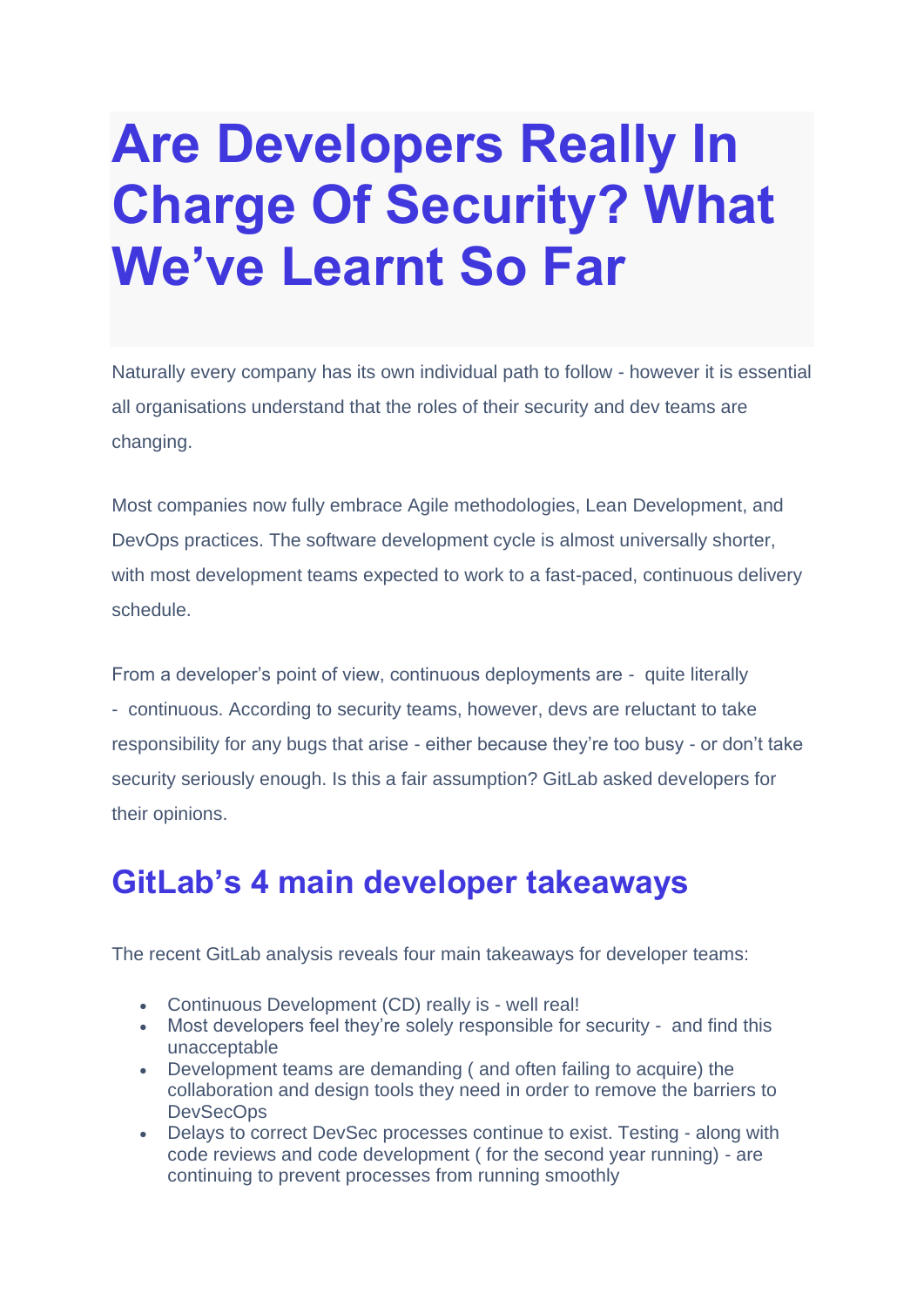## **Where are we in terms of fixing problems for developers?**

Developers are the ones who benefit most from DevOps, due to increased code quality, improved time to market, less manual testing and better collaboration.

According to the GitLab survey, 60% of developers said their organisations deploy multiple times. Planning, testing, code reviews and code developments are big issues and are the main causes behind delays or even complete process stoppages.

The majority of developers say code reviews are very important and valuable for improving security and code quality. They also complain that code reviews occur daily - and that there are no shared best practices. In GitLab's report they expressed the following views:

#### **"Every developer has to explain what he/she did and how they achieved this."**

#### **"Code reviews take time due to the lack of reviewers and automated tools in use."**

So code reviews are difficult. Security, however, appears to be just as problematic, with devs feeling overburdened with responsibility. The following statement illustrates a common frustration:

#### **"I actively advocate for security best practices but it falls on deaf ears."**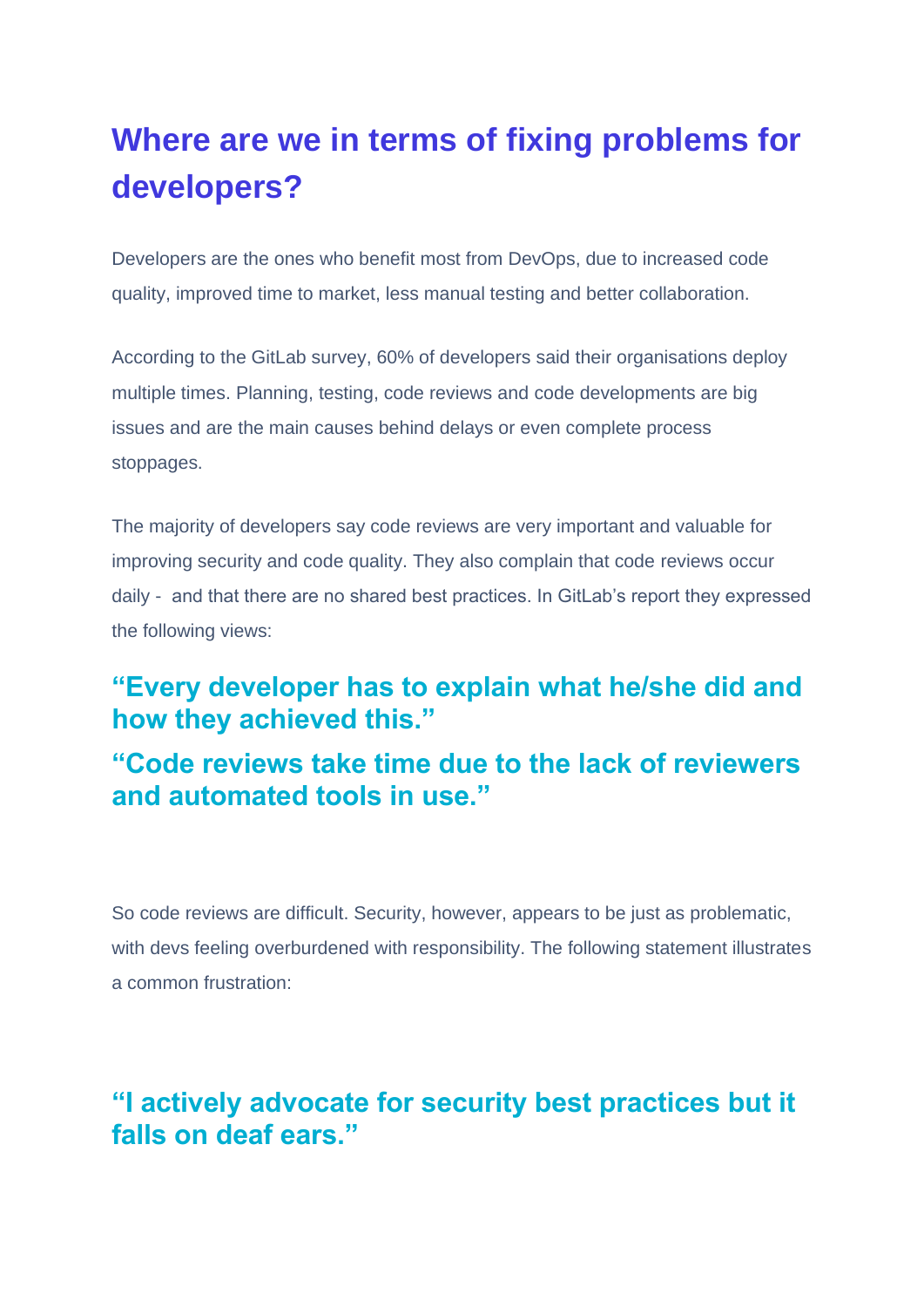GitLab's survey verifies the findings of our own report (Clayton 2020) which revealed that, incredibly, application security still appears to be a 'work in progress' in many organisations.

Security is cross-functional in teams, and requires close collaboration with developers - nonetheless it seems as though security guys and devs can't be friends!

And when we say "everyone is responsible for security" it usually turns out 'no-one is responsible', so clarity is needed.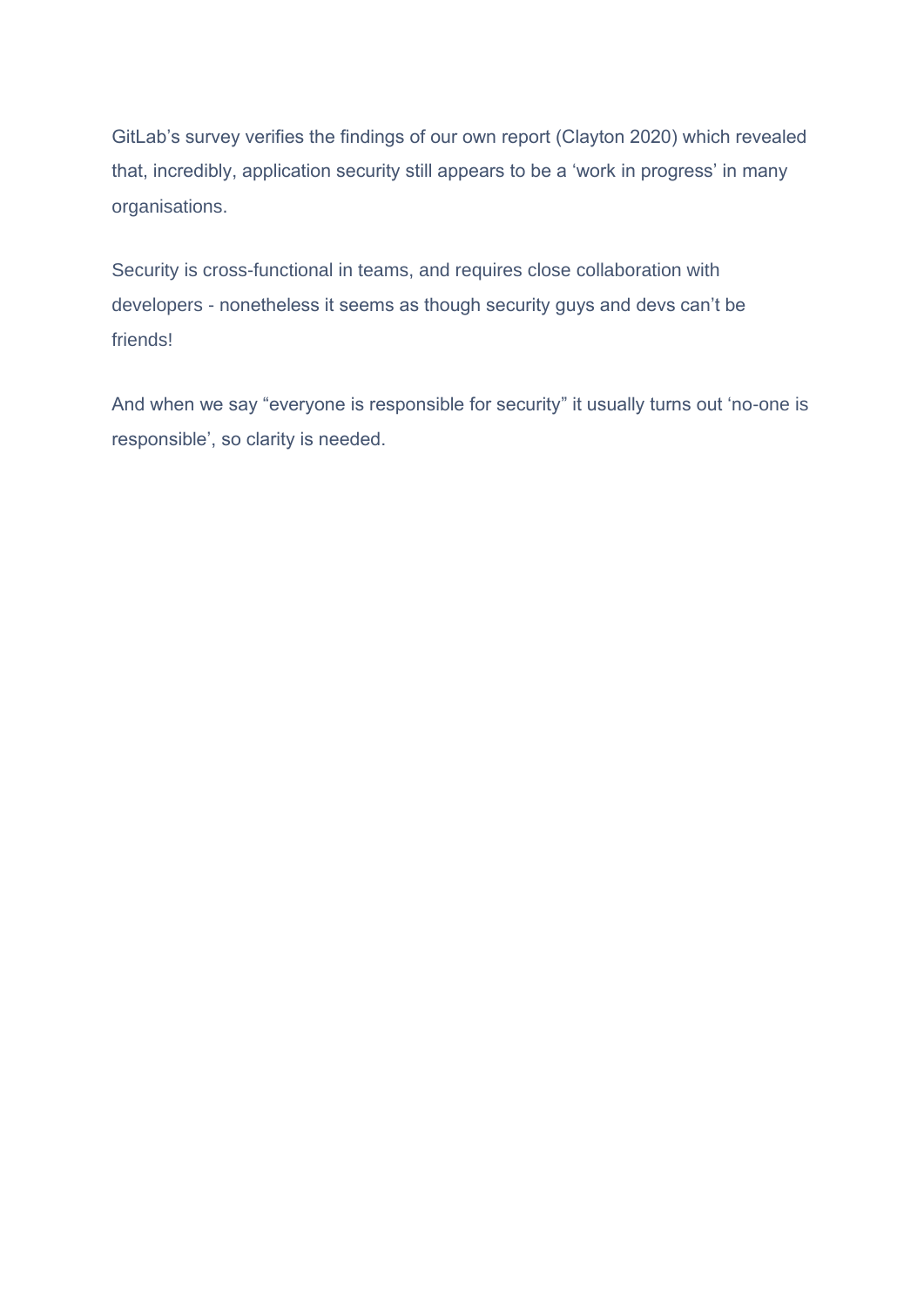```
etaultProps = {
default',
deAvatar: false,
iserDetailsCardOnHover = showOnHover(UserDetailsCard);
HerLink = Hidaryl.ink,
dren,
udeAvatar,
ne,
n classMamem{styles.container}
includeAvatar && (
  <UserDetailsCardOnHover
    user={user}<br>delay={CARD_HOVER_DELAY}
  wrapperClassName={styles.avatarContainer}
     <Avatar user={user} />
   </UserDetailsCardOnHover>
 ١
Jiv
    sssName={classNames(
   styles.linkContainer,
   inline && styles.inlineContainer
 11
 <UserDetailsCardOnHover user={user} delay={CARD_HOVER_DELAY}
   <Link
      to={{ pathname: buildUserUrl(user) }}<br>className={classNames(styles.name, {
        (styles.alt): type === 'alt',
        [styles.centerName]: !secondaryLink,
        [styles.inlineLink]: inline,
      \overline{111}(children || user.name)
    { !secondaryLink
      ? nutt
      1 - 43href={secondaryLink.href}<br>className={classNames(styles.name, {
           (styles.alt): type == 'alt',
           [styles.secondaryLink]: secondaryLink,
```
Ĩ